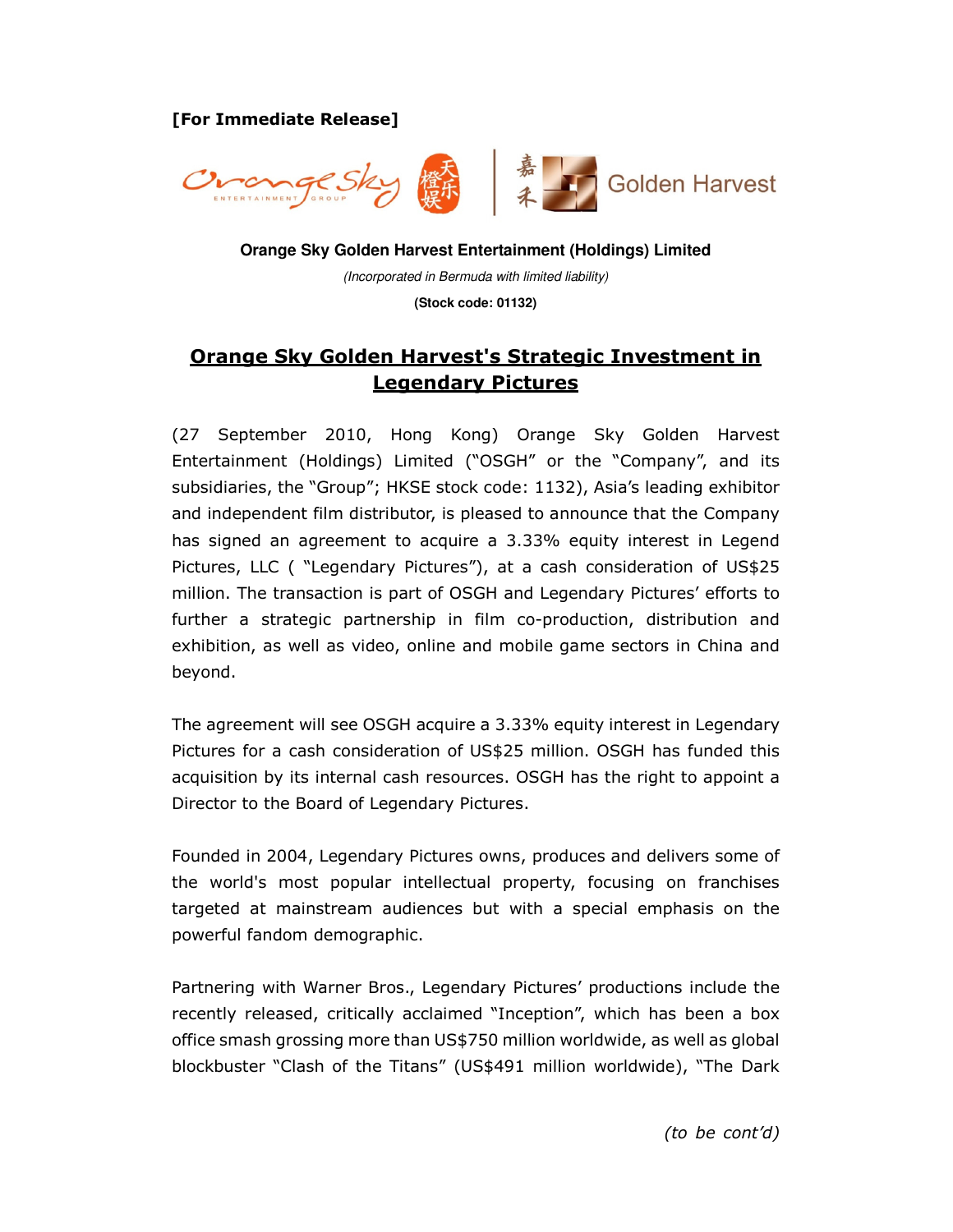Knight" (US\$1 billion worldwide), "300" (US\$456 million worldwide) and "The Hangover" (US\$467 million worldwide).

Among the projects that Legendary Pictures is currently developing is an adaptation of the phenomenally successful interactive game universe "Warcraft", to be directed by Sam Raimi (Spiderman); "Godzilla", based on Toho Company's famed character; Warren Ellis' "Gravel"; and "Mass Effect", based on Electronic Arts and BioWare's hit videogame franchise.

Commenting on this acquisition and potential cooperation opportunities with Legendary Pictures, Mr. Kelvin Wu, CEO of OSGH, said: "We believe leveraging our leading position in exhibition and distribution of motion pictures in China, we can help Legendary Pictures extend its foothold in the world's most populous and increasingly affluent motion picture market."

According to The State Administration for Radio, Film and Television of China, total box office take for the first half of 2010 in China was US\$714 million. The total box office take for the whole year of 2009 was US\$909 million, of which 44% or about US\$400 million went to imported films.

Centerview Partners in New York represented Orange Sky Golden Harvest in this transaction.

- End -